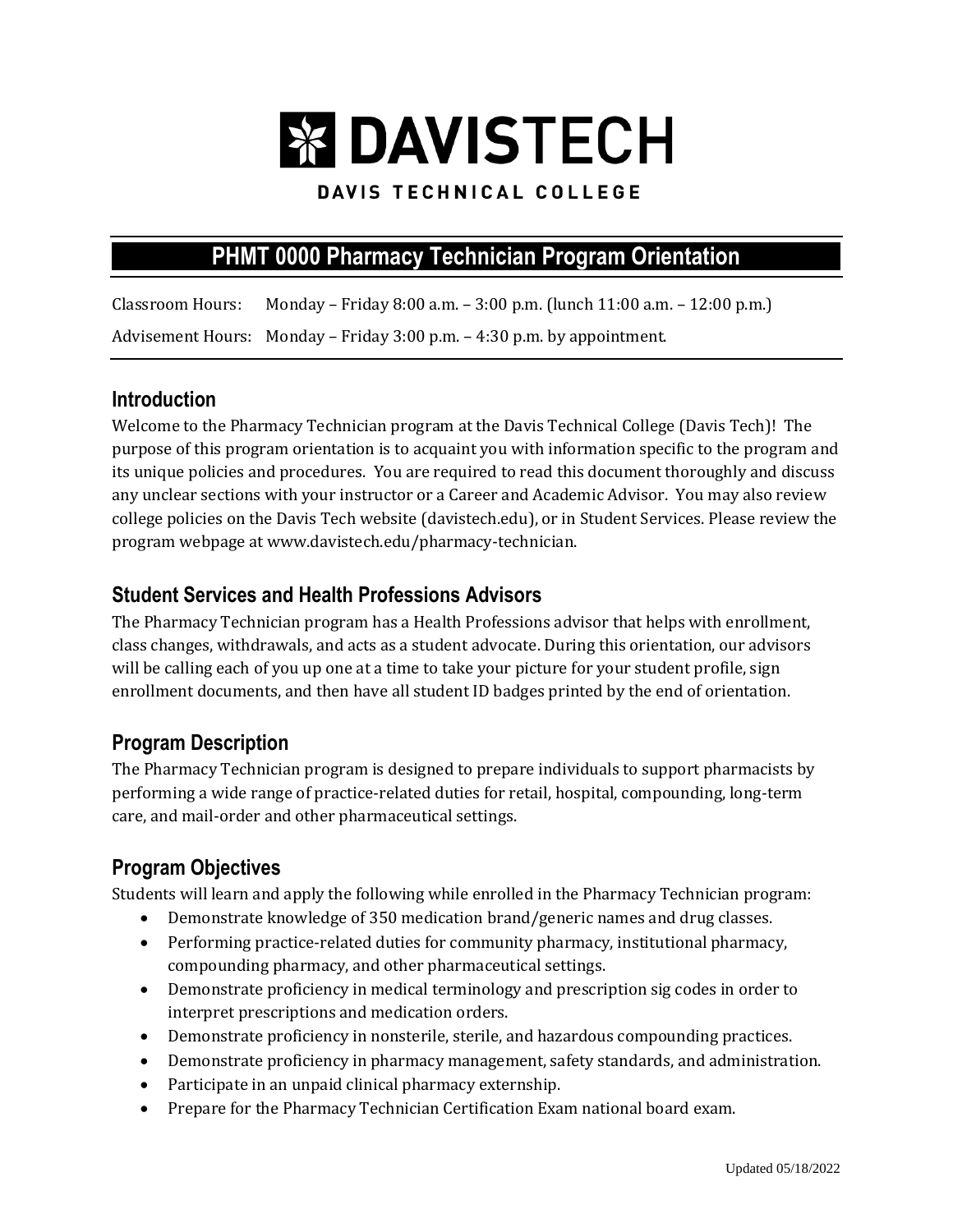## **Program and Course Materials**

The program and course materials listed on the website show general resources that you will need to purchase for this program. We recommend that you wait to purchase these materials until you begin each course. Curriculum is updated throughout the year and materials and pricing may change without notice. Also note that some materials and supplies may be used for multiple courses and are required unless otherwise noted.

## **College Resources**

## **Student Resource Center (College)**

The Davis Tech campus has a Student Resource Center located in the main building. It is a safe space for all students to access and utilize a variety of campus and community resources to foster your success through acceptance, respect, and empowerment. There are computers and printers for student use, hygiene packs, financial resources, mental health resources, and physical resources. Please visit the Student Resource Center webpage here: www.davistech.edu/student-resourcecenter.

#### **Student Resource Center (Classroom)**

The classroom includes a Student Resource Center where you will find industry publications, flashcards, calculators, scratch paper, and other materials you may need in class. In addition, you will be given opportunities to use equipment and materials, such as computers with Internet access and software applications that are currently being used in industry.

#### **Electronic Student Resources**

Your Canvas orientation course contains electronic learning resources that can be used throughout your time in the program. Each canvas course links to these resources, and they will be updated regularly. If you find a frequently used resource (website, video, tutorial, etc.) that you think would be helpful for other students in your program, consider sharing the link with your instructor.

## **First Aid Supplies**

The classroom also includes first aid kit, and other supplies needed in case of emergency. Evacuation maps can be found in strategic locations throughout the college.

## **Instructor Response Time**

Your instructor will respond to any question regarding the program, assignments, or assessments in 24 hours within the Davis Tech operational schedule. Please discuss your instructor's preferred method of communication.

## **Student Policies and Procedures**

You may find further information on institutional student policies and procedures here: http://www.davistech.edu/student-policies.

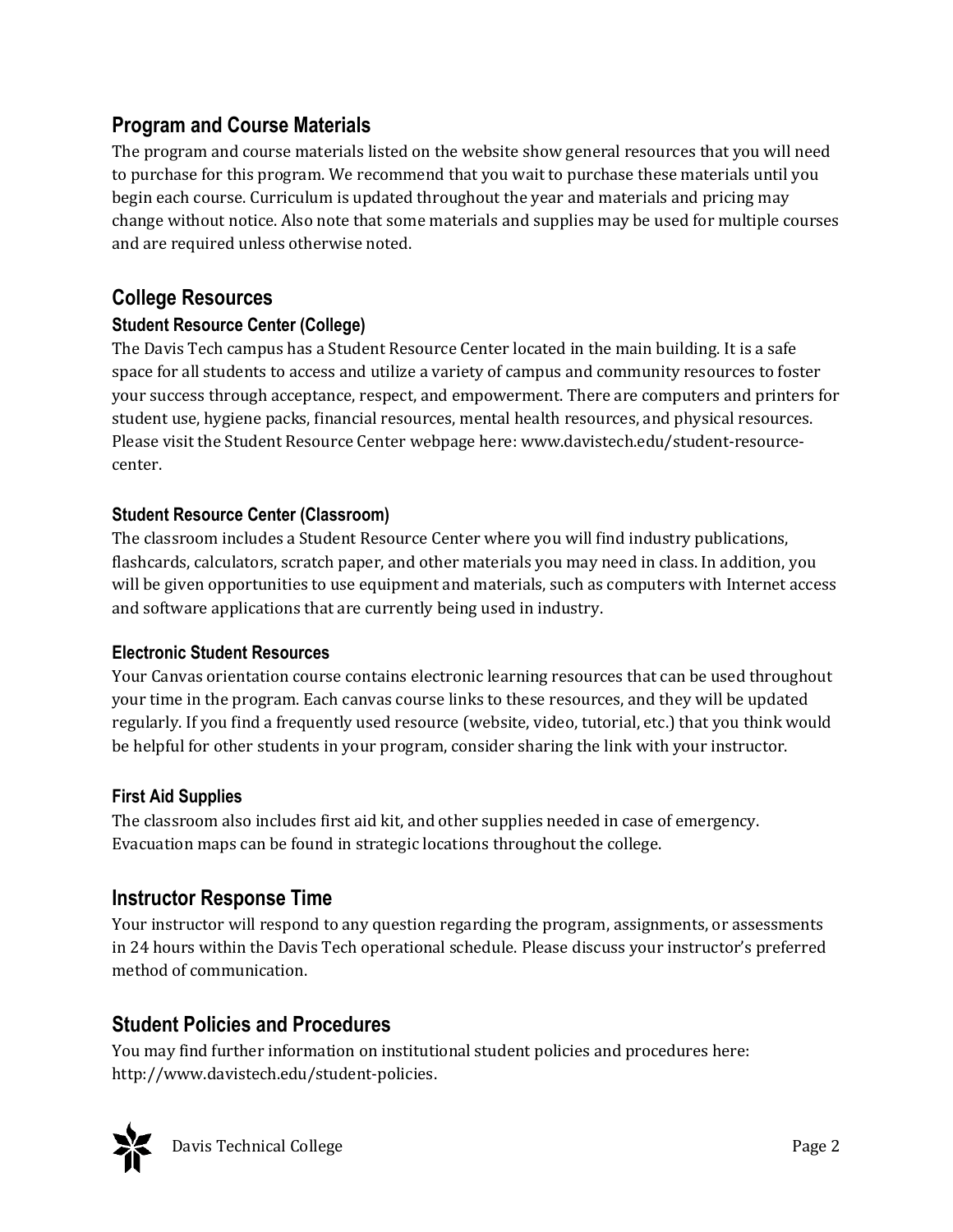# **Program Safety**

The program will require an active CPR and/or Basic Life Support certification. We will also cover safety during hazardous compounding in two directional Laminar Airflow Hoods, use of Personal Protective Equipment (PPE), spill prevention and protocol, and crash cart stocking. Student safety objectives are:

- Demonstrate proper CPR and/or BLS measures.
- Define the differences between horizontal and vertical Laminar Airflow Hoods.
- Define spill kit contents and usage.
- Demonstrate safe hazardous drug compounding.

## **Scheduling and Attendance**

Adult students must be scheduled for a minimum of 12 hours per week and high school students must be scheduled a minimum of two class periods (although four periods are preferred). Following course enrollment, the student receives a schedule that shows the date by which they must complete the course.

The guidelines for attendance are based upon that of a working environment. If you were at your place of employment and you were continually late or leaving early, you probably wouldn't have your job for long. We are willing to work with you if you have special circumstances, but you must learn to communicate these to your instructor.

## **Northstar**

Northstar is the student information system we use at Davis Tech. Each classroom has a computer located near the entrances for students to either scan their student ID badge or enter their student ID number to clock into class and clock out of class. Here are a few tips for Northstar:

- Students may arrive to class at the time class starts and up to 10 minutes after to be marked 'Present'. When you enter your student ID number, Northstar will tell you if it was entered successfully.
- If you arrive between 11 and 20 minutes late, Northstar will mark you tardy upon clock-in.
- *Note*: Northstar allows you to be tardy up to 20 minutes, but that does not mean there are not consequences. Students who arrive first and utilize all their class time complete the program sooner, and your instructors are noticing if you are consistently 15-20 minutes late and not showing a sense of urgency or commitment.
- If you arrive 21 minutes late, Northstar will mark you absent for the class period.
- At the end of class, students must perform the same function to clock out.
- If a student is scheduled for both morning and afternoon sessions, they will need to clock out for lunch and clock back in after lunch.

## **Dress Code**

The Davis Technical College dress code policy is designed to help us all provide a consistent, professional, and identifiable appearance to Davis Tech faculty and support staff at the college. Our appearance reflects on ourselves as well as the college. This policy is modeled after what students

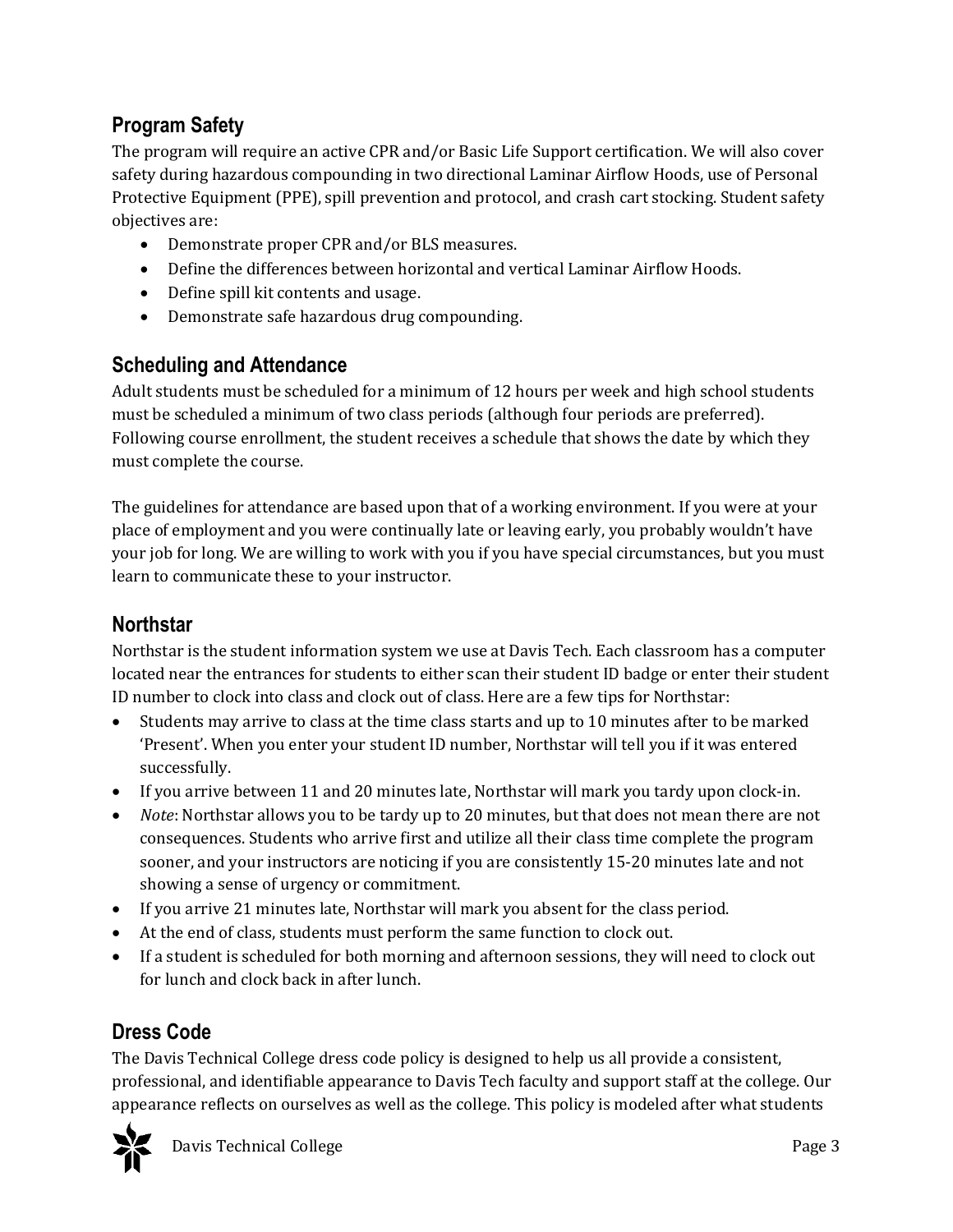may be expected to wear at their clinical externship site. Students are expected to dress in dark gray scrub tops and bottoms that can be purchased from the Davis Tech Bookstore or other sources. Scrubs must be clean, and free of holes or tears. Students will also be expected to wear closed-toe shoes. Students must always present a clean, professional appearance.

## **Students with Disabilities**

If you have a disability that may require some accommodation by the instructor, please visit www.davistech.edu/disability-services to contact our ADA Coordinator about classroom accommodations.

# **Grading**

To demonstrate competency and receive a letter grade for each course, you are required to achieve 90 percent or higher on all graded activities. If you don't pass an activity, you will be required to rework it. Specific details for reworking an activity can be found in the Course Navigation section of your course syllabus.

The assignments and activities that will be used to calculate your grade will vary according to the course. The grade calculation for each course can be found in the course syllabus under Grading Practices.

Final grades for all courses are based on the following scale:

| 94%-100% A       | $84\% - 86\%$ B  | 74%-76% C  |  |
|------------------|------------------|------------|--|
| $90\% - 93\%$ A- | $80\% - 83\%$ B- | 70%-73% C- |  |
| $87\% - 89\%$ B+ | 77%-79% C+       |            |  |

Canvas exams will be available during class time in the classroom using an online testing proctor and can be taken upon completion of a module. Tests may consist of multiple-choice, matching, true/false, fill in the blank, and short essay.

Under no circumstances should you discuss the content of tests or quizzes in or outside of class. Students who discuss examination items will be subject to the ramifications of academic misconduct.

# **Academic Performance**

Your success in this program is important to us. We will work with you to help you succeed, but if we feel that you are not meeting the minimum standards as described in this orientation, we are committed to taking appropriate actions to help you improve. The following steps may be taken if you fail to meet the minimum performance, progress, and attendance standards set out by Davis Technical College and the Pharmacy Technician program:

#### **Student Success Plans**

Student Success Plans are used to help students identify barriers to success, provide time for the student to have a discussion with the instructor about concerns or questions, and for both to map out a plan on how to improve their classroom performance. Student Success Plans may be

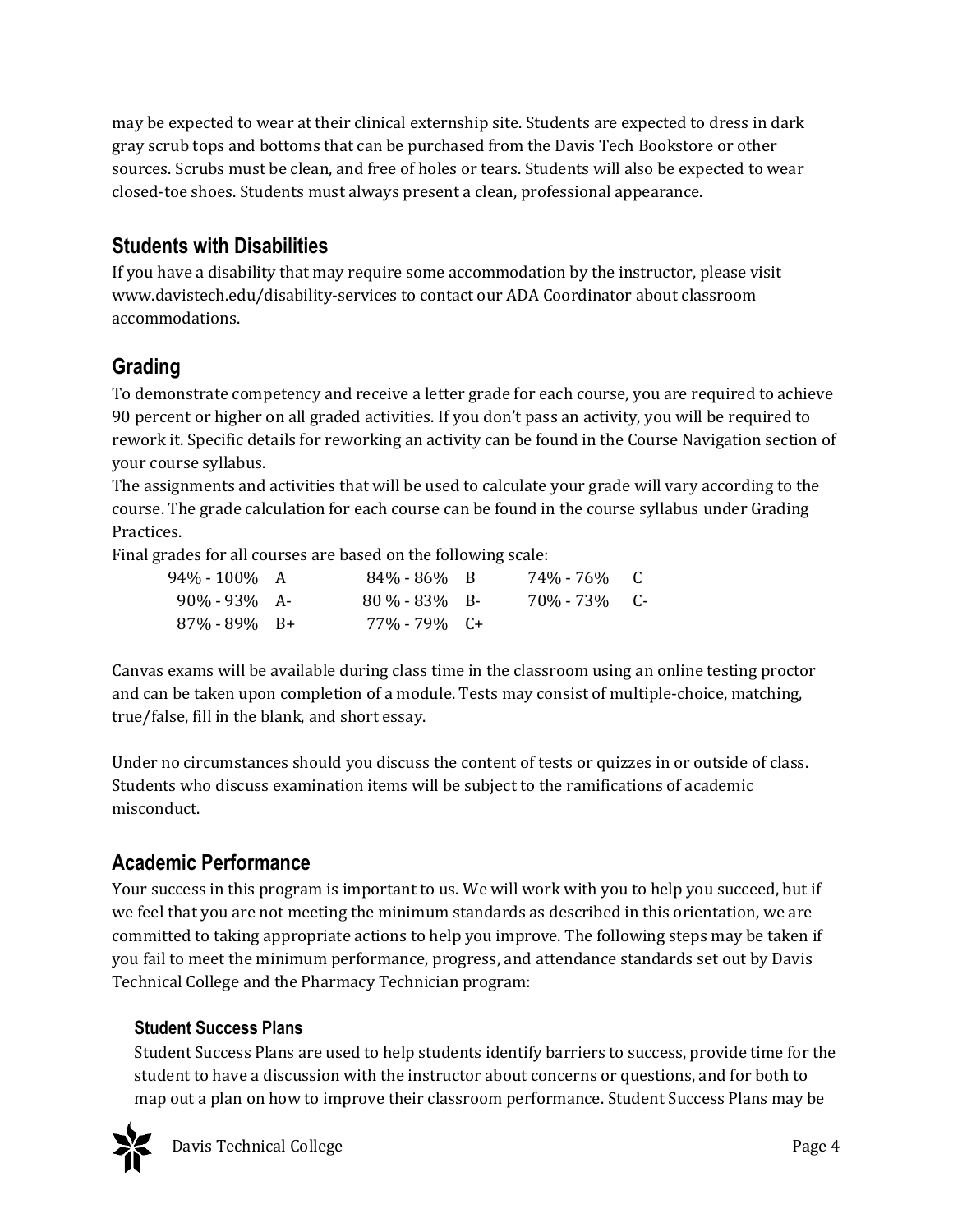initiated for failing to complete a course on time, having progress or attendance percentages drop below the minimum program standard, or any conduct issues that may need to be addressed.

#### **Academic Probation**

After a student has been put on a Student Success Plan, they generally succeed and do not have further issues. Sometimes, those issues persist, and this will warrant another discussion with the student, instructor, and a member of Student Services. The student who agreed to the stipulations of their Success Plan but did not follow through or improve will be placed on academic probation for a length determined by the Student Services advisor and instructor. Students placed on academic probation may lose federal financial aid, scholarship eligibility, or sponsorships, as determined in accordance with college Financial Aid requirements and Department of Education regulations.

#### **Student Hearing**

After a student has been put on a Student Success Plan, put on academic probation, and the issue persists, the next step is a hearing with the student, instructor, Student Services advisor, and two or three program directors. The meeting will consist of reviewing all previous plans, correspondence between student and instructor, and ongoing issues will be discussed. The hearing committee then meets privately and decides what the appropriate step would be. This can include continued probation, program suspension, or program dismissal.

#### **Suspension**

You may be suspended from the program for a predetermined amount of time. The hearing committee will decide on what steps must be completed during the suspension to continue enrollment once the suspension ends. Suspension lengths vary depending on many factors but can be as short as two weeks or up to one year.

#### **Dismissal**

You may be dismissed from the program for failure to meet the academic standards, for inappropriate conduct as defined by Davis Tech, the College of Health Professions, the program, or the medical profession, and for any of the following reasons:

- Failure to maintain 85% attendance.
- Failure to progress through proficiencies in a timely manner (85% standard time).
- Multiple re-enrollments into the same course (i.e., not finishing courses on time).
- Cheating on assignments, labs, or tests. Absolutely no cheating is tolerated. This includes writing the answers down and taking them to the test with you, telling other students what is on the test, telling other students the answer to any test question whatsoever, etc.
- Unsafe actions at the externship site that endanger you, coworkers, and patients.
- Breach of patient confidentiality (HIPAA).
- Failure to complete externship due to lack or professionalism, absenteeism, and/or skills.



Davis Technical College **Page 5**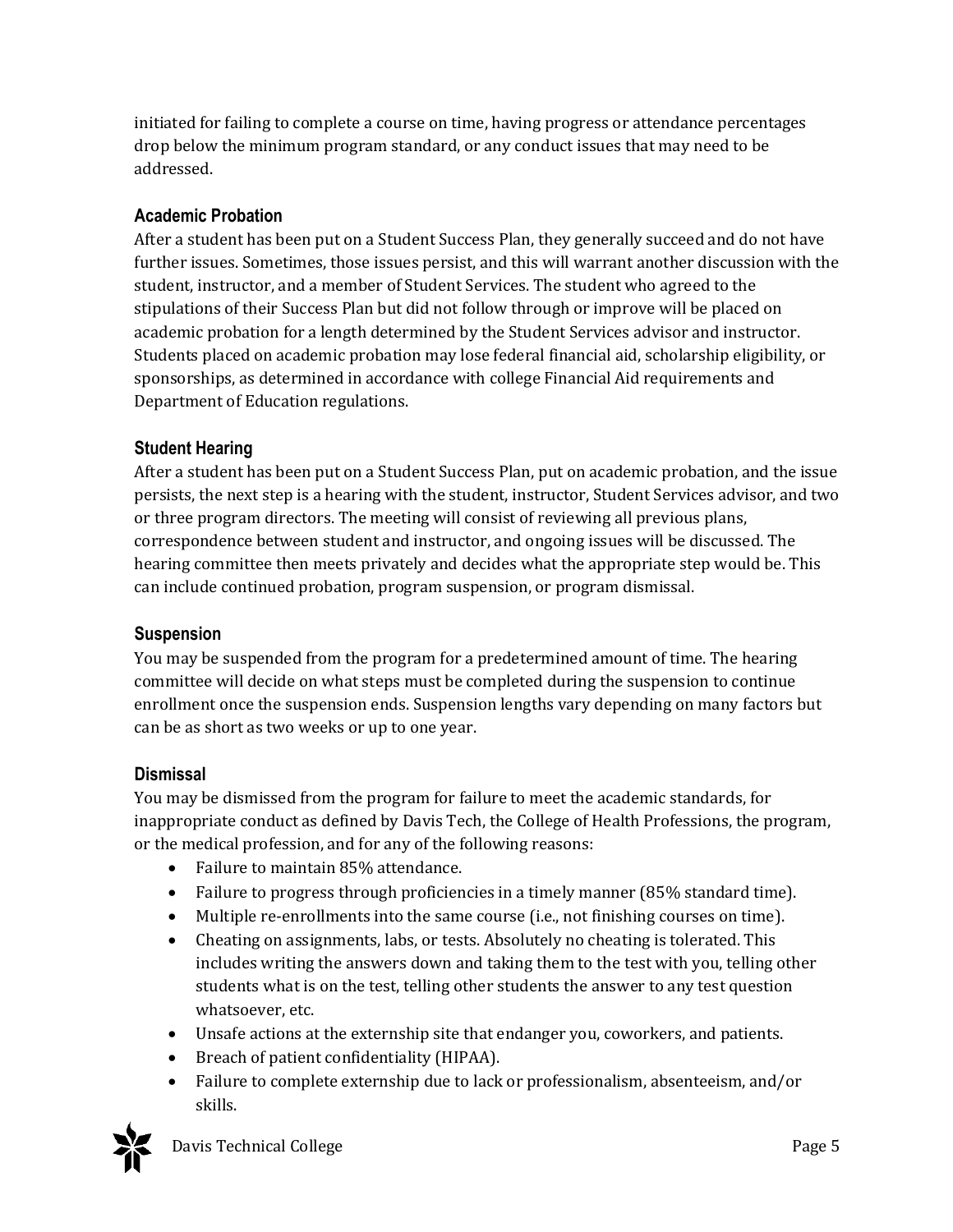• Displays of behavior that are considered harassment, sexual or otherwise.

#### **Conflict Resolution**

If you are not satisfied for any reason with your instructor, classroom management, grading or academic disciplinary actions taken, please visit the Grievance Policy on the Davis Tech website. discuss your concerns with your instructor.

## **Program Expectations**

Part of the reason that the Pharmacy Technician program has been so successful is that we make sure we have the right students in the right program from the beginning. We do this by explaining details about how the program functions, what characteristics make someone a successful pharmacy technician, and ensure that each student is comfortable with what will be expected of them in this career field. Below are some tips for success in this program and career.

- Make sure that you are committed to this program before beginning the first class. This is a fun program that we know you will find satisfaction in, but it is also time-consuming and will be challenging.
- Do you know any Pharmacy Technicians? Go meet some! Most in the area are former students. If you are not sure where to go, please ask. It is hard to know that you want to enroll into this program or work in this field if you do not know anyone who has lived it!
- Do you already have a job? If not, I would strongly encourage you to get a job and experience basic workplace expectations and developing a work ethic. This will benefit you immensely for your externship which is done at the end of the program. Many of our preceptor's comment that they can easily tell who has worked before and who has not. If you can get a job in a customer service field, even better. It will be great preparation for this career.
- Are you outgoing and friendly? Great! If you are not, we will work on it! We have plenty of assignments and labs where we make phone calls to pharmacy customers and test you on your knowledge and speed with a grumpy patient. You will interact with your peers for group labs and assignments. You will work through many assignments that have you talking or mimicking talking to patients, physicians, and other healthcare professionals. If you are more of an introvert, this field may be a challenge for you, but we are confident that we can help you build those skills.
- This program requires intense memorization skills. You will memorize 350 medications. You will memorize their brand name, generic name, controlled substance schedule, and drug class. You will memorize pharmacy law, best practices, skills, etc. This is a daunting task but is accomplished with hard work and dedication. Please consider the amount of time this will take in class during the skills pass-offs, and especially at home to prepare.
- This field deals with a lot of needles. In retail pharmacy, technicians are expected to immunize patients (give shots). In hospital, compounding, specialty, long-term care pharmacy, etc., technicians may be performing sterile compounding which would be using needles to reconstitute powdered medications to liquid form and transfer medications into

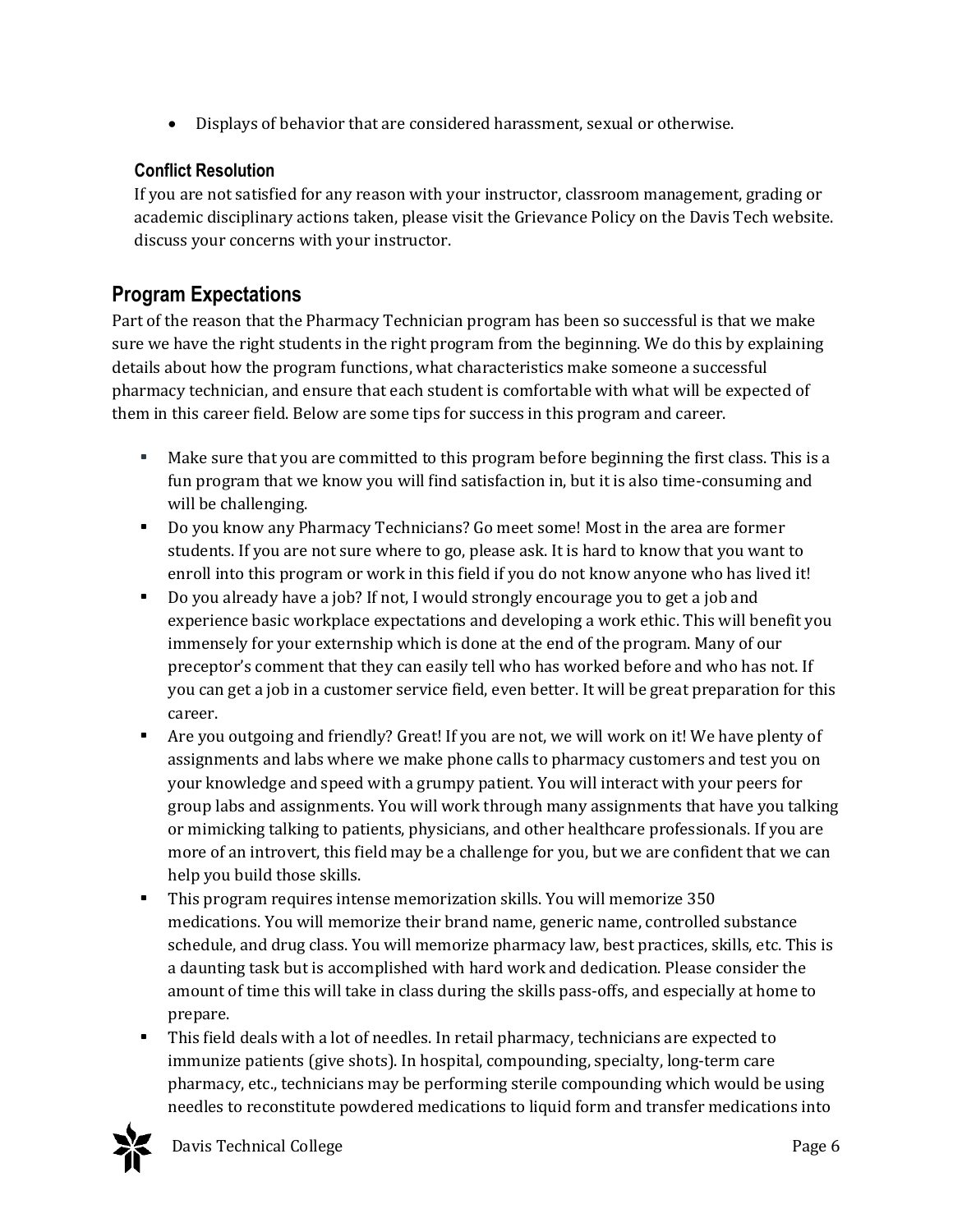IV bags. If you have a fear of needles, this will be a difficult program for you. It is something we are confident you can work on, but you will be expected to handle needles and syringes frequently in this field.

- This is a profession where you will be on your feet for 8-12 hours per shift. Please consider the physical toll this has on your body before you enroll, and the importance of reliable athletic shoes.
- This is a very fast-paced, high-stress, customer service-oriented profession. You must be able to multi-task and remain calm during these situations, as one tiny mistake can seriously hurt a patient or even be fatal.

## **Non-Negotiables**

Throughout the program, I encourage you to be thinking about your values and items that you consider non-negotiable to succeed. In this program, our non-negotiables tend to be broader ideals for the sake of everyone's well-being. Here are our non-negotiables:

#### **Professionalism**

We always expect you to act professionally. Consider this a year-long interview with us. If you would not act a certain way in an interview, please do not behave that way in this program.

#### **Degrading Comments**

We expect you to speak and act professionally. We will not tolerate any foul language or any words that carry any sort of negative connotation or slurs.

#### **Cheating**

We do not tolerate any form of cheating. This includes obvious cheating, having your phone out, your smart watch, your own calculator instead of the Proctorio calculator or one supplied, talking during a test, talking about a test, talking about what is or is not on a test, or anything that looks, smells, or seems like cheating.

#### **Lying**

Lying will not be tolerated. It is imperative that this profession has trustworthy individuals who are committed to honesty and safety and are willing to own up to mistakes.

#### **Laziness**

Do what is expected of you. We do not have any tolerance for excuses or laziness or people attempting shortcuts. What if your pharmacist attempted a shortcut while verifying the correct dosage of your loved one's medication? We expect the job to be done thoroughly and correctly.

#### **Complaining**

Please do not complain about the program we have worked so hard to build. It is important to remember that you applied to and were accepted into this program. If you do not want to enroll into the program, now is the time to allow someone else to have your spot.

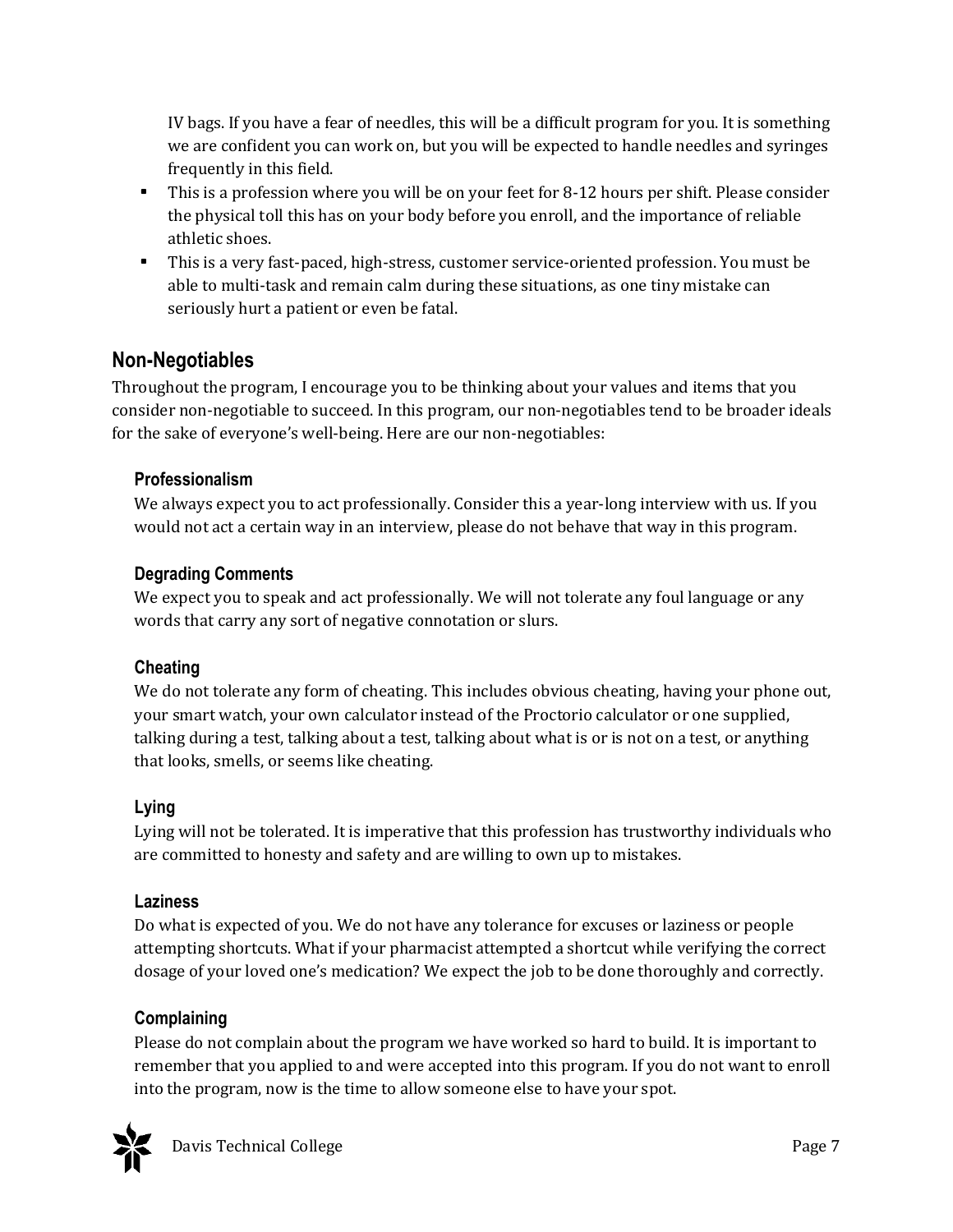# **Competency-Based Education**

Competency-based learning, sometimes called self-directed learning, is a learning process by which students move through at their own pace once competence is demonstrated. It is an intentional learning process that is created by the learner. Learning through competency-based education, hands-on learning, and self-directed learning styles allows many students to gain confidence in themselves and learn how they prefer to learn. Understanding the competency-based method is essential for this program. Here are some examples:

- An adult student can create their schedule for the minimum of 12 hours per week. They can decide if they only want to work in class, or if they want to move faster by also reading, studying, creating flash cards, etc. at home during free time.
- A high school student must be registered for two periods (3 hours). If they take a 60-hour class, their end-date is going to be months out (end-date is calculated based on course hours/hours scheduled). This student can take that whole time for one course, or they can also work at home, study, or do things at home that make the class go faster.
- In both cases, these students would be given an end-date for the course. They can take until the end-date with no repercussions. They can also finish much earlier than the end-date if they would like. It is up to the student's ability and competency level. Please refer to "Academic Performance" for situations in which students do not complete the course by their end-date.

## **Program Layout**

You have two years to complete the Pharmacy Technician Program, externship, national exam, and to become a licensed Pharmacy Technician. The two-year period begins when you receive your trainee license that must be submitted to the Division of Occupational and Professional Licensing. More regarding this will be discussed with you when you begin the core Pharmacy Technician courses.

You and your instructor will decide which class you should enroll into first. You will be given a start date and end-date based on the schedule you provided. If you cannot make it to class, it is your responsibility to contact the instructor as you would in the workplace.

There are three prerequisite courses that are not taught in the Pharmacy Technician classroom. They are: Workplace Success, Job Seeking Skills, and Pharmacy Technician Math. These courses have textbooks and inclusive access (textbooks and accompanying material integrated into Canvas) and there may be additional fees due upon registration. When you begin these classes, an instructor will show you where the class is located and introduce you to the instructor.

When you finish a class, you will need to meet with an instructor to determine the next class. Classes are paid for one at a time and tuition is due upon enrollment. When you sign up for a new class, you will receive the corresponding syllabus from the instructor.

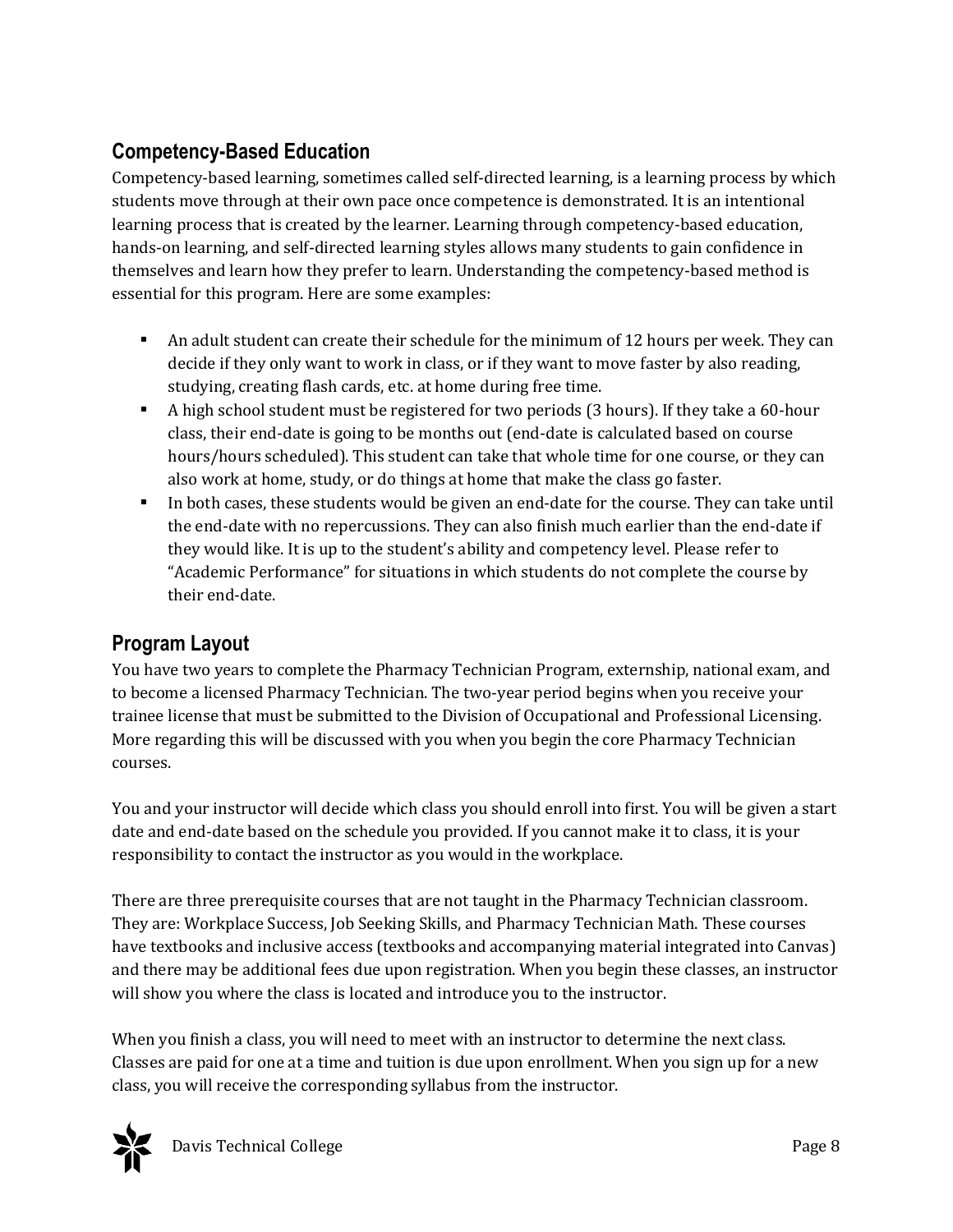## **Externship**

Students will be expected to complete an unpaid clinical externship. This externship is 200 hours in length and must be completed at two separate pharmacies. An instructor will find each site for you with your preferences and feedback taken. Students cannot go to an externship site where a relative works. During the externship, a minimum of 20 hours per week is required. 25-30 hours per week is recommended so that students can get through the rotation faster.

# **Background Check, Drug Screening, and Immunizations**

The health professions require compliance in several areas. The most common areas are background checks, drug screenings, and verification of all immunizations that facility requires.

#### **Background Check**

Applicants who are 18+ must complete a background check upon application. Students who turn 18 during the program will have to complete a background check depending on which clinical site they want to go to.

#### **Drug Screening**

A drug screening is required by everyone upon program application. This serves as a notice that you may be randomly drug screened throughout the program and at the externship. Please note some clinical sites will require an additional drug screen before you begin your rotation.

#### **Immunizations**

Immunizations will need to be uploaded through CastleBranch Compliance Tracker. There are no exceptions to immunization requirements unless medically contraindicated. The following are required of all students unless documented medical exemption is provided.

- Hepatitis B
- MMR
- TDaP
- COVID-19 (series + booster)
- Annual Flu Shot (October through April)
- Negative tuberculosis (TB) skin test or negative chest x-ray
- Students wanting to complete a hospital rotation must submit two negative TB skin tests or a Quantiferon Gold blood test prior to the rotation.

## **Program and Profession Fees**

What we have not yet covered are costs that you will owe when you complete the program. Please make note of these.

- Background Check: \$45
- National Certification Exam: \$129
- Pharmacy Technician License Application: \$95



Davis Technical College Page 9